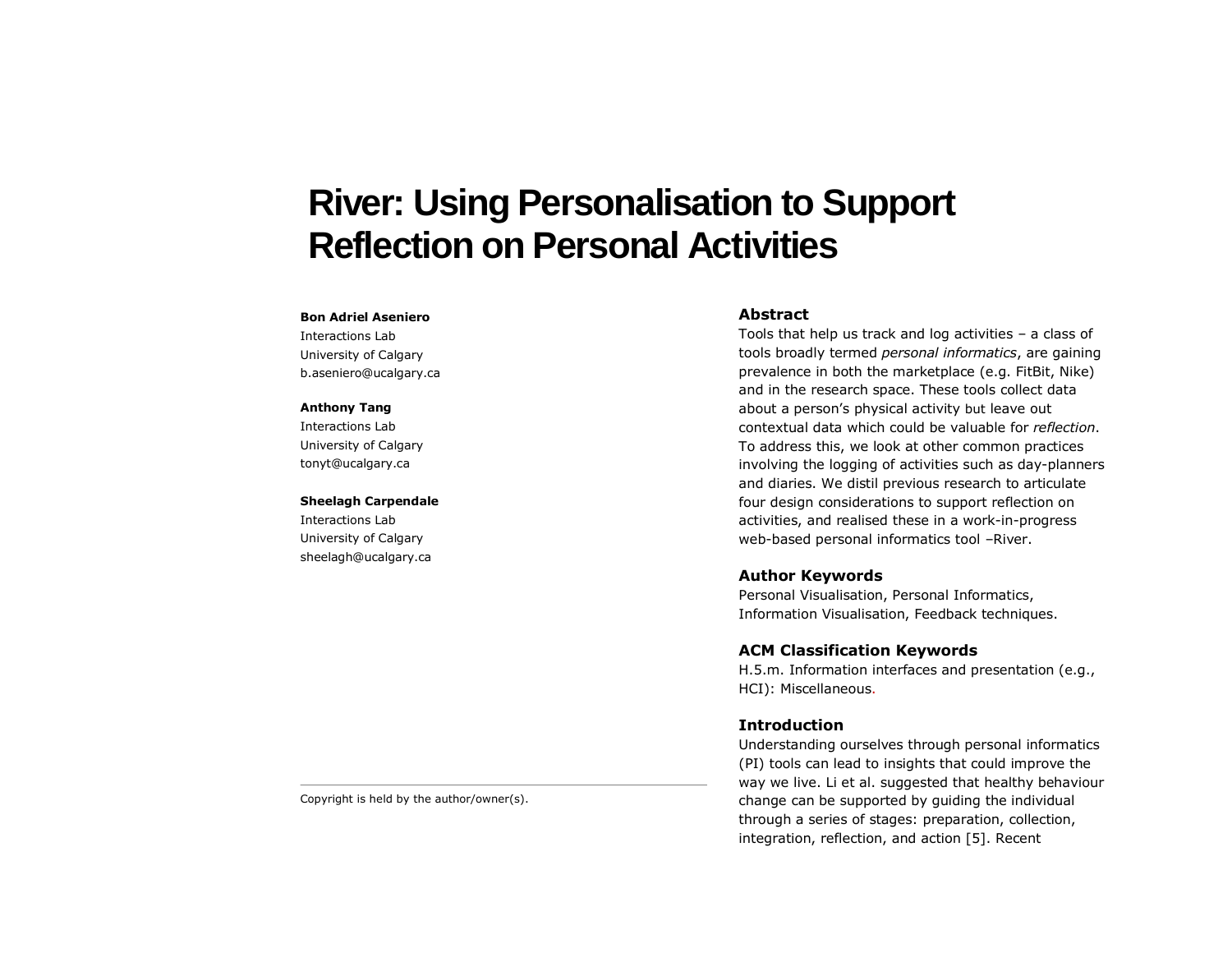technological advances are making it easier for individuals to collect personal data; however, little research has explored reflecting on such data. To address this, we explore how to build better tools that allow people to discover insights about themselves, and to help them make the changes they want. From studies of PI enthusiasts, Li and his colleagues found that people reflect on six kinds of questions about their personal information: status, history, goals, discrepancies, context, and factors [6]. By providing data about these questions, PI tools can support two phases of reflection: discovery –where people learn about what influences their behaviour in order to reach a goal, and maintenance –where people check whether they are keeping their goals. However, because most commercial tools (e.g. Fitbit and Nike+) only track movement, the context of why a person was active at a certain time is usually lost. Furthermore, the nuances of "activity" go further than the notion of periods of high activity or inactivity. Thus many tools support maintenance, but generally lack in supporting discovery.

An age-old practice that can provide rich information concerning individuals' activities is the use of dayplanners, diaries, and journals. Day-planners or personal calendars allow people to define their activities and plan them at certain times, while their diaries and journals can contain information as to whether or not these plans were met. The data that can be gathered from these tools are rich in context that can give answers to questions people ask while reflecting on their data [3]. In this work, we present a PI tool called River (see Figure 1) that combines the rich contextual

and chronological data found in day-planners and diaries with the ubiquity of current activity trackers to facilitate reflection. This web-based application is designed to help individuals plan and understand their day-to-day activities.

## **DESIGN**

People are individuals who have different situational needs and preferences in order to reach their goals. Hence, an important factor we considered while designing River is for it to be *personal* – it should have the ability to function differently for different individuals to fit their needs. We are interested in whether a single tool can be personalised to an extent where it can support both needs. Our goal is to have a single tool that supports the two phases of reflection. To realise this, we suggest the following design considerations:

- Giving individuals control over the data,
- Supporting planning and goal setting,
- Using personalised visualisations as feedback, and
- Supporting ubiquitous access as with other PI tools.

## **RIVER**

We implemented River as a cross-platform web-based application using HTML5 and Javascript. While it is currently optimised for desktop browsers, it can be accessed and used on mobile devices such as phones and tablets that have internet connection. Ultimately, we wish to allow individuals to access it anytime and anywhere.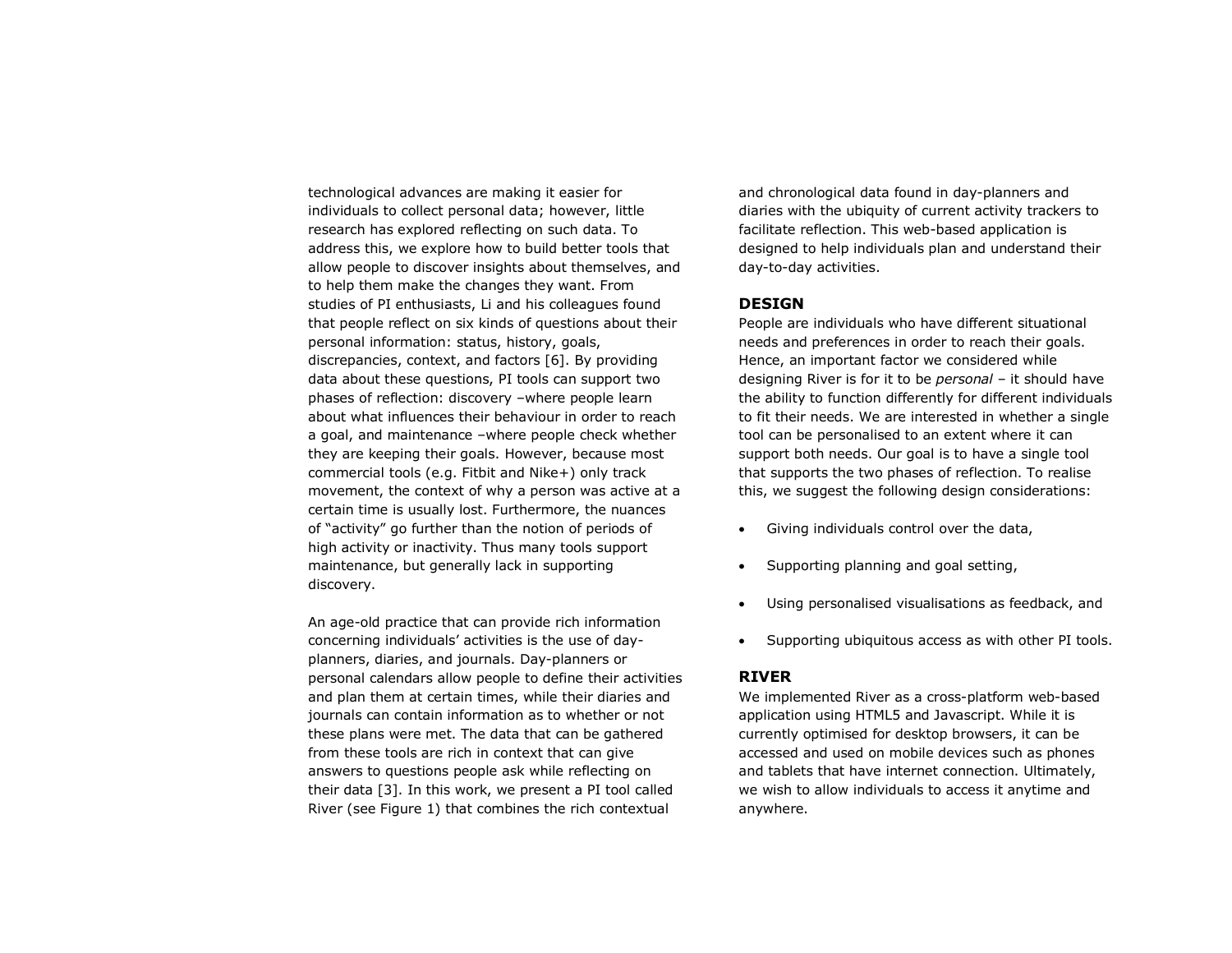

**Figure 1.** The main personal visualisation page of River where an individual can see his/her logged activities shown as a timeline stream. (a) The legend composed of activities the individual defined. (b) The timeline stream visualising the activities logged for a day. (c) Small multiples of timeline streams of other days within the same week showing history. (d) Interactive highlighting is used to make the timeline more readable. (e) This is read as the "green" activity (eat) happened from 13:35 until 14:40.

#### *Defining and Collecting Activity Data*

River allows individuals to define the set of activities they wish to track. Individuals are not limited to tracking activities but also other behaviours and emotions should they choose to (e.g. they can track the times when they are happy or sad while also tracking the activities they are doing at the time to see how they correlate). After registering a personal account, individuals are prompted to define their activities. These activities can be edited at any time later on by accessing their account settings. Afterwards, River allows individuals to input their data in two different ways: *On-the-go logging* –where individuals can log their activities by noting as they start and stop, and *Diary logging* –where they can opt to log their activities at a later point in time.

#### *Timeline Streams*

We call the visualisation within River, timeline streams. This is a new visualisation based on streamgraphs [1] that is designed to be engaging and personal while helping people find answers to their questions about their data. In the visualisation, each activity is represented by a colour (Figure 1a) and, as in time series shown in stacked layers [4,7], they appear as waves of curved stripes along a horizontal 2D axis. The x-axis is divided into the 24 hours of a day (from midnight to the next), while the y-axis represents the 60 minutes of an hour. As seen on Figure 1e, an activity wave is drawn from the minute it begins until it ends within each hour. This illustrates the actuality of when an activity occurred and also show the length of time allotted to it. To show discrepancies between an individual's planned and actual activities, we took